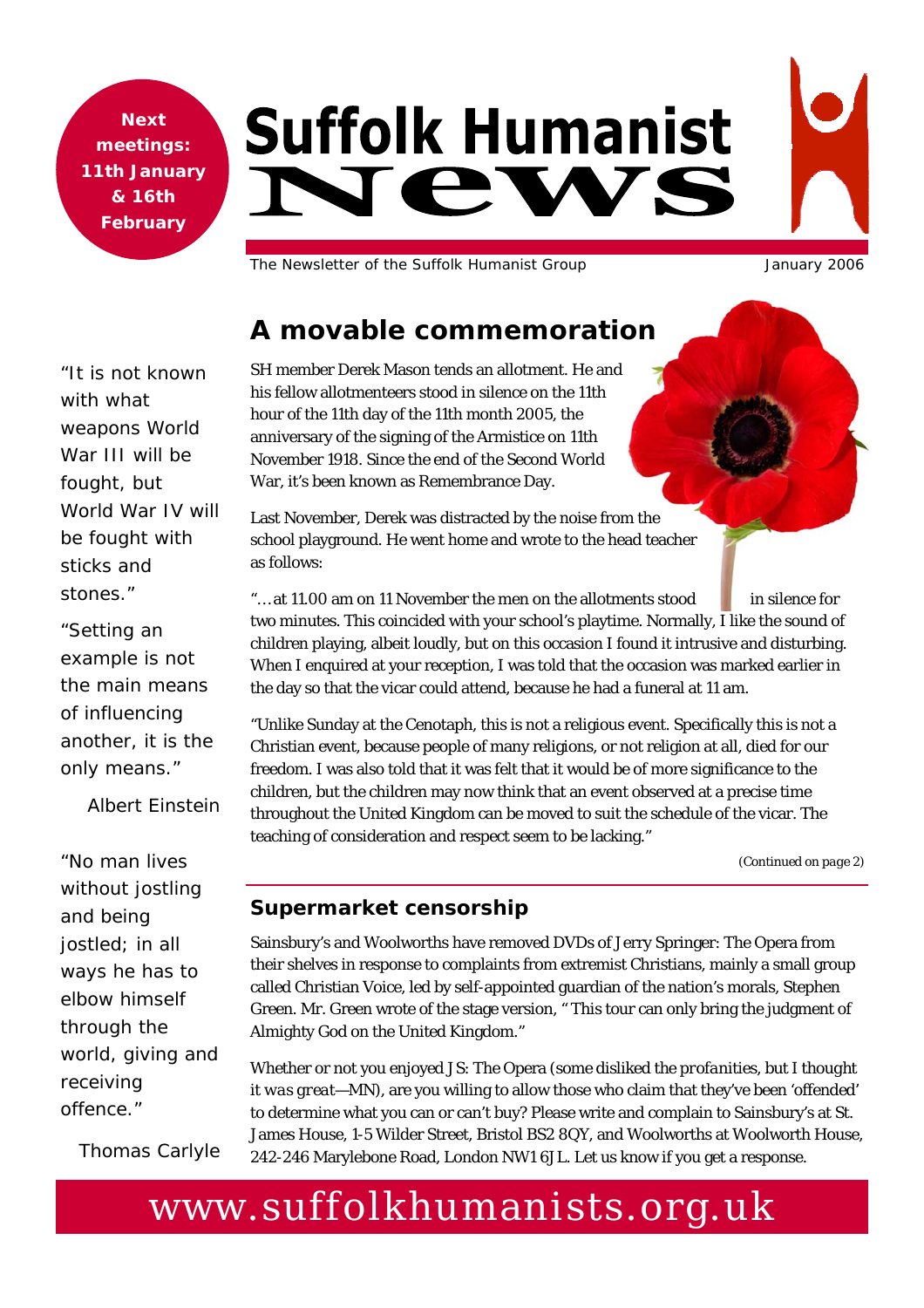

**Gypsy children in Tamil Nadu** 

*"The food we eat is the most political decision we make every day. Each time you buy food, you buy the agricultural production system at the other end. These choices make a difference to nature and to communities."* 

#### **January 11th meeting—Around the World in 60 minutes**

Nathan Nelson, son of Suffolk Humanist Margaret, has recently returned from a round the world trip he described as 'a gap year, ten years late'. Staring in Tamil Nadu, India, last January, where he worked as a volunteer at an aid camp decorating a primary school for dalit (untouchable) children, he visited Thailand, Vietnam, Hong Kong, China, Cambodia, Australia, New Zealand, Tahiti,

Easter Island, Chile, Argentina, Peru and Bolivia, returning via America on 21st December.

The trip's been recorded in his blog at http://www.mybigtrip.info/blog/, but to hear the traveller's tales and see the pictures, come to our next meeting on January 11th, starting at 7.30pm, at Castle Hill Community Centre.

### **February 16th in Colchester—Prof. Jules Pretty**

At our meeting on 16th February in Colchester we'll be privileged to welcome as our guest speaker Prof. Jules Pretty, FRSA, FIBiol, Professor of Environment & Society at the University of Essex. Prof. Pretty has said he'll talk about "Sustainable Development: Hope or Hoax—this will cover an overview of the state of the planet, address our relations with nature, and indicate where there might be cause for optimism in the face of worrying trends."

Prof. Pretty's research interests include: sustainable and ecological agriculture; green exercise; soil health and carbon sequestration; social capital; biodiversity and ecoliteracy; agricultural policies and the real costs.

To find out more about the professor's interests, appointments and achievements, see the University of Essex website at http:// www.essex.ac.uk/bs/staff/pretty/ index.shtm.

friend.



**Jules Pretty** 

Member Sophie Lovejoy, who works at the university and has arranged this for us, has said Prof. Pretty is "quite a catch" as

speakers go. Please come, and bring a

*Jules Pretty* 

**What are you?**  Humanist? Atheist? Agnostic? Freethinker? Rationalist? Secularist? Heathen? Unbeliever? Sceptic? Or all of them?

#### **A moveable commemoration**

*(Continued from page 1)* 

The reply included the following:

"… may I point out that I fully support the remembering of those affected by wars and fighting, and we should make every effort to remind children of the sacrifice people have made.

"For the two years I have been the Headteacher of (name omitted) Primary School we have held a special assembly. This year was no different, however we wanted to make it even more of a special assembly and invited the vicar to lead it. He could only make a 9.00 am assembly, so we decided to hold the silence afterwards. We felt that with 4 year olds in the assembly, to hold the silence afterwards would allow them to understand the reasons for it."

Derek feels that the headteacher's letter doesn't give any real answers. He writes, "This may be because he chose not to do so because he had no argument or that he does not understand. I suspect the latter."

Is a 4 year old's comprehension of the silence on Remembrance day relevant? If anyone would like to comment, please get in touch.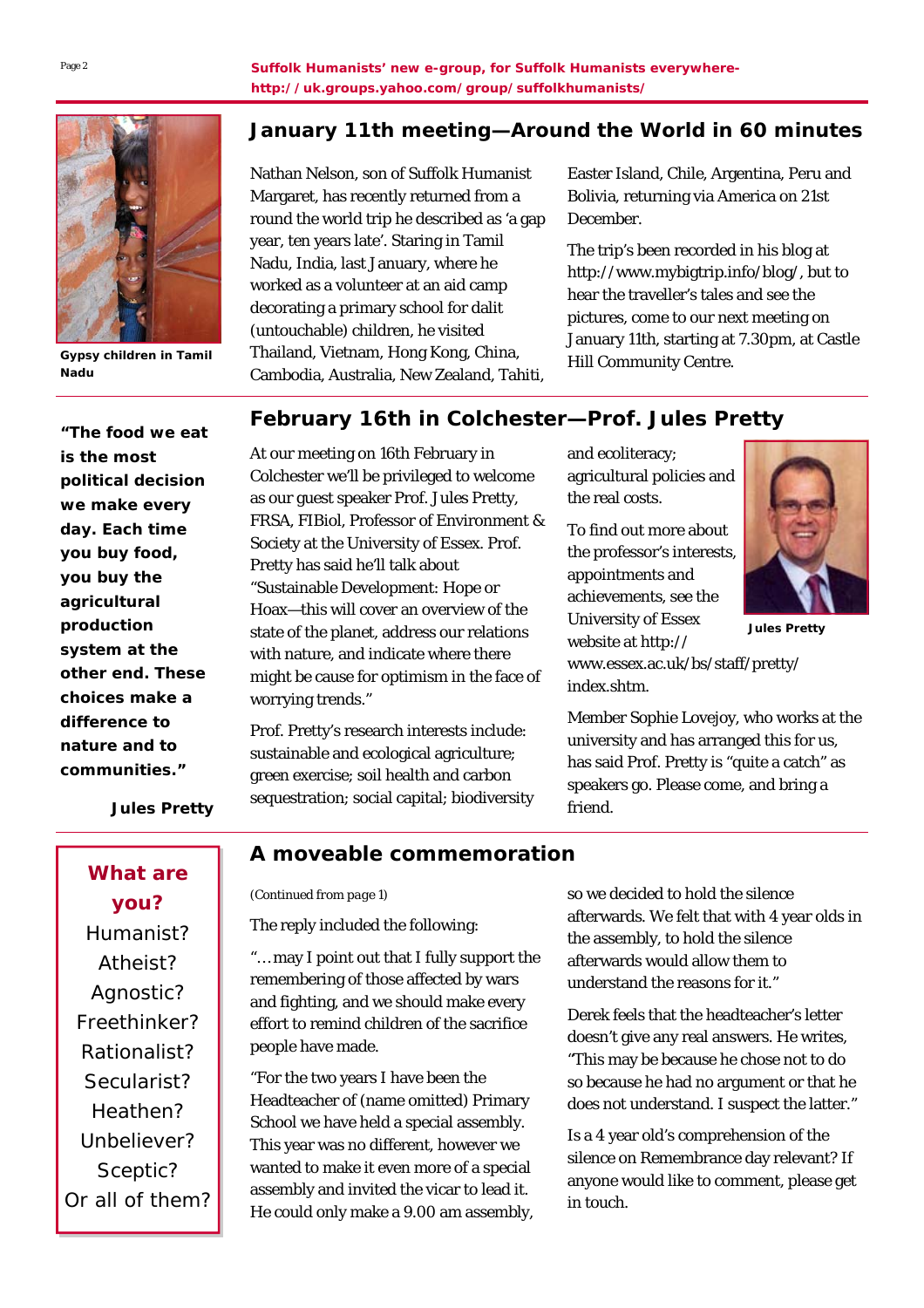#### **In brief...**

#### **SACRE**

Suffolk County Council's Standing Advisory Council on Religious Education has been working on a new RE syllabus for the county's schools. SACRE member Margaret Nelson reports that it's been agreed that Humanism and atheism should be *explicitly* included in the syllabus, rather than implicitly.

 The SACRE has had difficultly finding committed representatives of minority faiths in the county who are prepared to attend regularly. Some seem to lose interest when they realise that RE isn't about encouraging children to *be* religious, but to educate them *about* religion.

#### **Atheism DVD**

Chris Thomas of Team Video Productions has made a DVD called 'Why Atheism?' for secondary schools. It includes films of a Humanist funeral and a babynaming, conducted by SH Celebrant Margaret Nelson, and a wedding conducted by independent Humanist Celebrant Simon Allen. It also features interviews with school students, talking about their atheism, including some from Kesgrave High School near Ipswich.

 Chris is the son of SH member Neville, whose poor health has prevented him from attending meetings for some time.

#### **AGM**

It will be our AGM in March. We try to keep the business part of our AGM's brief, but there will be an opportunity to ask questions about what your committee's been doing over the past year. We're short of



one member so if you'd like to get involved, please let us know. To save travelling we have some committee meetings by telephone conference calls, so even if you have difficulty getting about you might still be able to join us.

#### **BHA enquiry**

The British Humanist Association was directed by its last AGM to conduct an enquiry into the many resignations from its ceremonies network. A working party distributed a questionnaire to ex-BHA Celebrants, including Suffolk Humanists David Mitchell and Margaret Nelson. Some have responded that it didn't ask the right questions. We expect a report sometime in the next couple of months.

 Our team is about to distribute its annual newsletter to funeral directors and crematoria.

SH Chair and Celebrant

Michael Imison has volunteered to organise the BHA's ceremonies conference this year.

#### **E-group**

Suffolk Humanists and sympathisers everywhere can now keep in touch through our new egroup (see address on page 2), by chatting or exchanging messages online. Established on 31st December, the group already has 14 members. To join, follow the link and read the instructions.

#### **Ceremonies**

The Suffolk Humanist Ceremonies Team—Margaret Nelson, David Mitchell, Michael Imison and Sophie Lovejoy—is being kept busy, mostly with funerals. We get a lot from the Clacton, Frinton and Walton area, which attracts retired people. If you're interested in training to become a member of our team, please get in touch.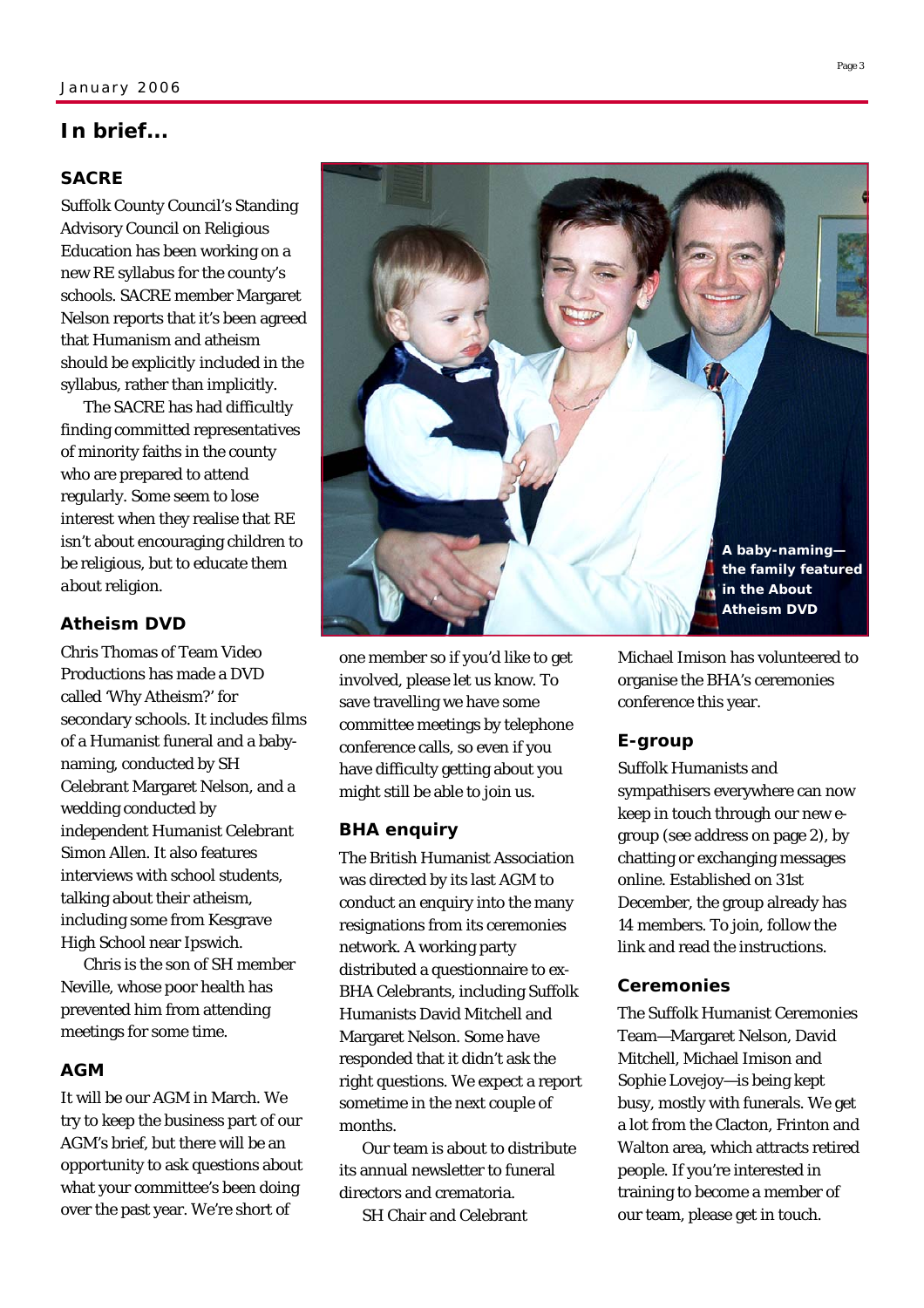#### **For your amusement**

### **WELCOME**

We welcome John Baker, Bill Maynard, Kerry Peck, Nick Taylor and Abbie Thoms to our group. Our membership is currently 58, and there's an increasing number of friends and supporters who follow our progress online. If you haven't joined yet, how about it? Our subscription is a very reasonable £5 a year—you can donate more if you'd like to! Existing members are encouraged to recruit friends and family there's strength in numbers!

A passenger in a taxi tapped the driver on the shoulder to ask him something. The driver screamed, lost control, nearly hit a bus, drove up a curb, and stopped inches from a shop window. For a few moments, everything was silent, then the driver said, "Please don't do that again—you scared the living daylights out of me." The passenger, who was shaking, apologised, and said

she hadn't realised that a tap on the shoulder could be so frightening. "I'm sorry," the driver replied, "it's not your fault. Today is my first day as a cabbie. I've been driving a hearse for the last twenty-five years."

*Submitted by Marie Haworth* 

#### **Funerals for "the worst of us"**

Suffolk Humanist Celebrant Michael Imison recently conducted a funeral for a member of broadcaster Libby Purves's family. Libby is a Catholic, and she subsequently wrote about the ceremony in The Tablet, the Catholic newspaper. These are some extracts:

"I was, I must admit, faintly apprehensive … I could not quite see how a humanist address, bleakly denying afterlife and grumpily denying Creation, could possibly help the bereaved as much as the ancient words routinely do.

"I was wrong. As it happened, the address was splendid, humane and moving … Walking out into the sunshine I found old assumptions shaken: a good humanist can, I thought, do a rite of passage and celebrate a good life better than quite a few clergy I have heard, bumbling on coldly and impersonally at far less kindly funerals …

"But after a while it occurred to me to wonder what it would have been like if we had been seeing off someone far less amiable, and not at all virtuous …

"What then for the humanist funeral address? There are not, of course, many such people—most of us have redeeming features somewhere—but there are a few about whom it would be difficult to work up much of an encomium without stretching truth to the point of ludicrous embarrassment. So perhaps that's when you really need a Christian funeral, with its assertion of the ultimate irreducible value of every immortal soul, the possibility of redemption, the mystery of forgiveness and the human spirit whose depths can be seen and judged only by God.

"Perhaps it is the worst of us who most need religion to give dignity to our passing. The humanist perspective is fine and admirable, as long as your life is visibly decent. It is when we become atrocious, temporarily or permanently, that the Christian message becomes indispensable. You have to be quite exceptionally nice if you're going to try and do without it. I do not think I had ever quite realized this before."

It's good that Libby appreciated Michael's work, but we thought it a bit strange to argue that nasty people need religious funerals. I emailed Libby to suggest she might read some comments in my blog (http://deadinteresting.blogspot.com/), where I wrote about "funerals for bad people":

"The families were given permission, in coded form, to feel relieved and to get on with the rest of their lives. What else did I say? A brief history, perhaps. References to some of their earlier escapades. An acknowledgement of the difficulties he or she had caused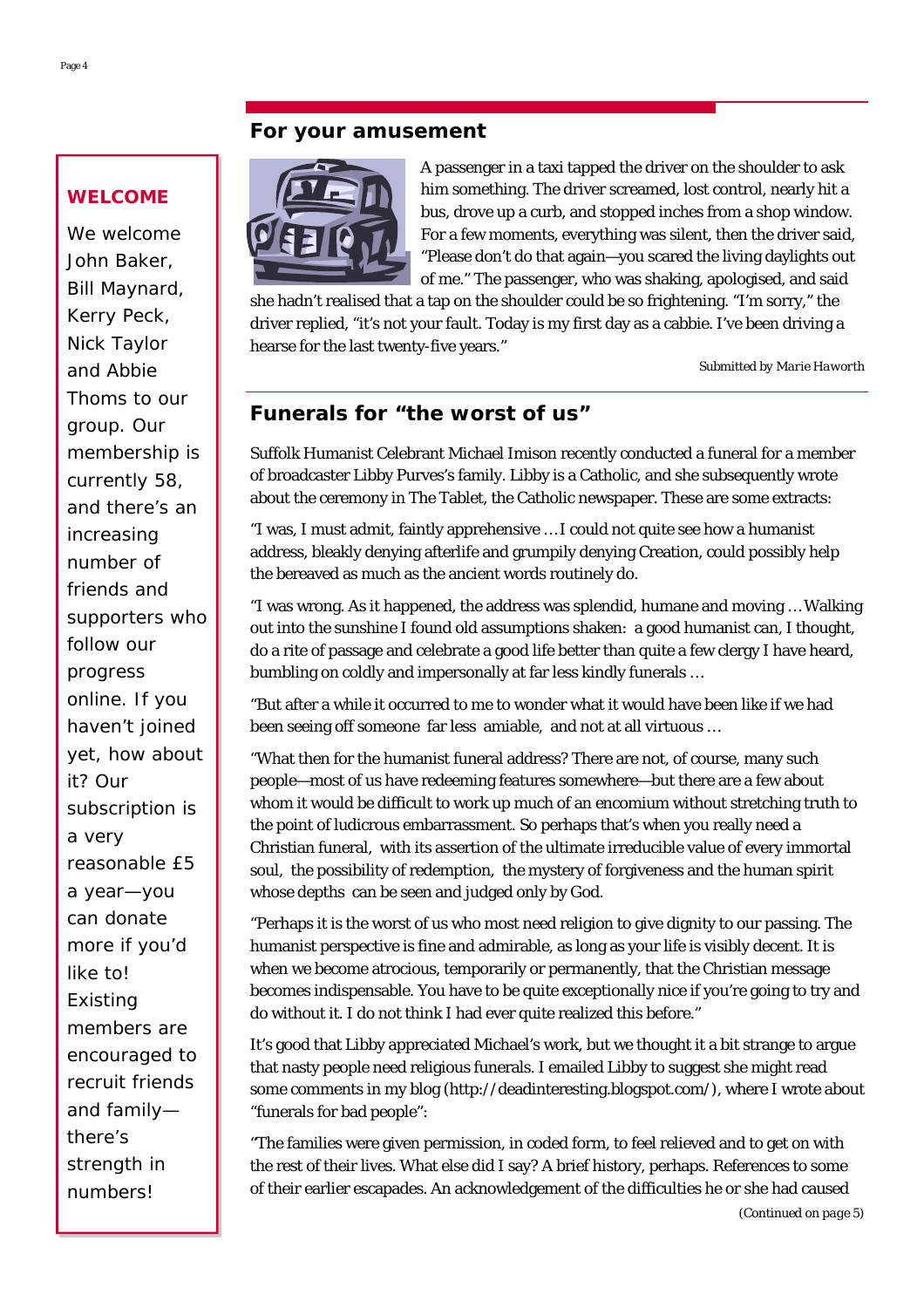#### *(Continued from page 4)*

other people, and the efforts that had been made to help him or her. Stories that reflect the way that those affected had given support to one another. A suggestion, maybe, that this person was deficient in some way; lacking an instinct for self-preservation; lacking an appreciation of the effect of his or her behaviour. Then, at the end, a suggestion that no one need worry about him or her any more. Not so much goodbye and good riddance, as simply goodbye.

"Now what would a priest have said about any of them? Pious sentiment about forgiveness would not have gone down well, and might only have added to the feeling of confused guilt that people need to leave behind. Goodbye, and get on with it."

One of our online contacts, Bill, read this, and emailed, "I don't like the idea by Libby Purves that it's the bad people who need religious funerals. No one needs such a funeral. And it raises a point. Good people? Bad people? I have never met either. Everyone is multi-faceted. Everyone is a shade of grey, rather than black or white."

# **Growing old grumpily**

*Thought for the Day on BBC Radio Suffolk (95.5, 95.9, 103.9 & 104.6 fm), 10/12/05.* 

With all the fuss they've been making about pensions, you'd think it was news that we've got an ageing population. It isn't. There's been plenty of evidence for a long time that people like me, born during or soon after the war, are living longer, and that younger people

are either not having children, or not having many. It doesn't take much imagination or arithmetic to work out that there are fewer people to pay tax and National Insurance contributions to keep us in reasonable comfort in our declining years. Guess we will have to go on working, if we can.

Not that I plan to do much declining if I can help it. I may grow old as disgracefully as I can manage – being disgraceful is exhausting at times – but I won't be responsible for my actions if anyone dares to refer to me as 'elderly', or an 'old dear' as I get even older. I don't object to being called 'old', if that's what I am, but elderly? What the heck is that supposed to mean?

And have you noticed that whenever they've been talking about so-called 'elderly' issues or the pensions 'problem' on TV, they've shown clips of old people in old people's homes or at lunch clubs, all tottering around in a sweetly geriatric fashion. I blame this on the fact that TV is mostly run by young people who have no idea what they're on about. I mean, very few people these days actually want to go into old people's homes if they can possibly avoid it, which is why local authorities are cutting back on places. Residential care homes are mainly for very old people who need care, not just shelter. I'm hoping I won't need anything like that for at least, oh, thirty years? By that time, the young people who make these ageist news items will be worrying about their pensions too.

A market researcher, himself over sixty, appeared surprised that I spent so much time on the Internet – not only that, but that I maintain several websites. He probably hadn't realised that there are so many so-called 'silver surfers' out there. Perhaps we ought to do something about shifting the balance on the Internet. I tried googling the words 'old people' last night, looking for senior role models like Sir David Attenborough, and these

*"Perhaps it is the worst of us who most need religion to give dignity to our passing."* 

*Libby Purves* 

# **Beyond belief**

Evolutionary biologist and distinguished atheist **Richard Dawkins** is having a go at religion again. He'll be on Channel 4 television at 8 pm on the 9th & 16th January, affirming that "Religion is the root of all evil".

*(Continued on page 6)*